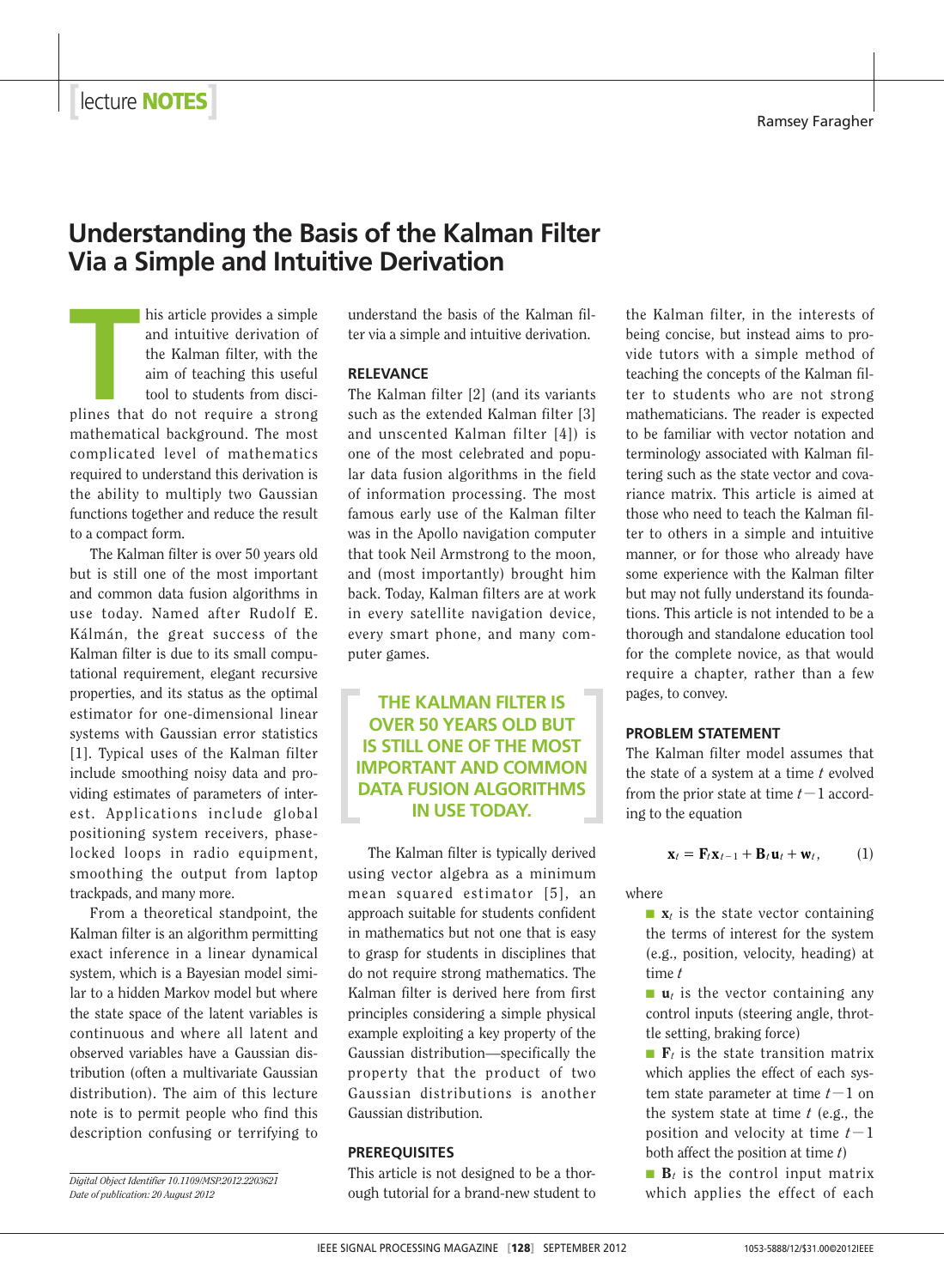control input parameter in the vector  $\mathbf{u}_t$  on the state vector (e.g., applies the effect of the throttle setting on the system velocity and position)

 $\blacksquare$  **w**<sub>t</sub> is the vector containing the process noise terms for each parameter in the state vector. The process noise is assumed to be drawn from a zero mean multivariate normal distribution with covariance given by the covariance matrix **Q***t.*

Measurements of the system can also be performed, according to the model

$$
\mathbf{z}_t = \mathbf{H}_t \mathbf{x}_t + \mathbf{v}_t, \tag{2}
$$

where

■ **z***t* is the vector of measurements

■ **H***t* is the transformation matrix that maps the state vector parameters into the measurement domain

■ **v***t* is the vector containing the measurement noise terms for each observation in the measurement vector. Like the process noise, the measurement noise is assumed to be zero mean Gaussian white noise with covariance **R***t.*

In the derivation that follows, we will consider a simple one-dimensional tracking problem, particularly that of a train moving along a railway line (see Figure 1). We can therefore consider some example vectors and matrices in this problem. The state vector  $\mathbf{x}_t$  contains the position and velocity of the train

$$
\mathbf{x}_t = \begin{bmatrix} x_t \\ \dot{x}_t \end{bmatrix}.
$$

The train driver may apply a braking or accelerating input to the system, which

we will consider here as a function of an applied force *ft* and the mass of the train *m*. Such control information is stored within the control vector **u***<sup>t</sup>*

$$
\mathbf{u}_t = \frac{f_t}{m}.
$$

The relationship between the force applied via the brake or throttle during the time period ∆*t* (the time elapsed between time epochs  $t-1$  and  $t$ ) and the position and velocity of the train is given by the following equations:

$$
x_t = x_{t-1} + (\dot{x}_{t-1} \times \Delta t) + \frac{f_t(\Delta t)^2}{2m}
$$
  

$$
\dot{x}_t = \dot{x}_{t-1} + \frac{f_t \Delta t}{m}.
$$

These linear equations can be written in matrix form as

$$
\begin{bmatrix} x_t \\ \dot{x}_t \end{bmatrix} = \begin{bmatrix} 1 & \Delta t \\ 0 & 1 \end{bmatrix} \begin{bmatrix} x_{t-1} \\ \dot{x}_{t-1} \end{bmatrix} + \begin{bmatrix} \frac{(\Delta t)^2}{2} \\ \frac{\Delta t}{2} \end{bmatrix} \frac{f_t}{m}.
$$

And so by comparison with (1), we can see for this example that

$$
\mathbf{F}_t = \begin{bmatrix} 1 & \Delta t \\ 0 & 1 \end{bmatrix} \text{and } \mathbf{B}_t = \begin{bmatrix} \frac{(\Delta t)^2}{2} \\ \frac{\Delta t}{2} \end{bmatrix}.
$$

The true state of the system  $\mathbf{x}_t$  cannot be directly observed, and the Kalman filter provides an algorithm to determine an estimate  $\hat{\mathbf{x}}_t$  by combining models of the system and noisy measurements of certain parameters or linear functions of parameters. The estimates of the parameters of interest in the state vector are therefore now provided by probability density functions (pdfs), rather than discrete values. The Kalman filter is based on Gaussian pdfs, as will become clear

following the derivation outlined below in the "Solutions" section. To fully describe the Gaussian functions, we need to know their variances and covariances, and these are stored in the covariance matrix **P***t*. The terms along the main diagonal of  $P_t$  are the variances associated with the corresponding terms in the state vector. The off-diagonal terms of  $P_t$  provide the covariances between terms in the state vector. In the case of a well-modeled, one-dimensional linear system with measurement errors drawn from a zero-mean Gaussian distribution, the Kalman filter has been shown to be the optimal estimator [1]. In the remainder of this article, we will derive the Kalman filter equations that allow us to recursively calculate  $\hat{\mathbf{x}}_t$  by combining prior knowledge, predictions from systems models, and noisy measurements.

The Kalman filter algorithm involves two stages: prediction and measurement update. The standard Kalman filter equations for the prediction stage are

$$
\hat{\mathbf{x}}_{t|t-1} = \mathbf{F}_t \hat{\mathbf{x}}_{t-1|t-1} + \mathbf{B}_t \mathbf{u}_t \tag{3}
$$

$$
P_{t|t-1} = F_t P_{t-1|t-1} F_t^T + Q_t, \qquad (4)
$$

where  $\mathbf{Q}_t$  is the process noise covariance matrix associated with noisy control inputs. Equation (3) was derived explicitly in the discussion above. We can derive (4) as follows. The variance associated with the prediction  $\hat{x}_{t|t-1}$  of an unknown true value  $x_t$  is given by

$$
P_{t|t-1} = \mathbb{E}[(x_t - \hat{x}_{t|t-1})(x_t - \hat{x}_{t|t-1})^T],
$$

and taking the difference between (3) and (1) gives



**[FIG1]** This figure shows the one-dimensional system under consideration.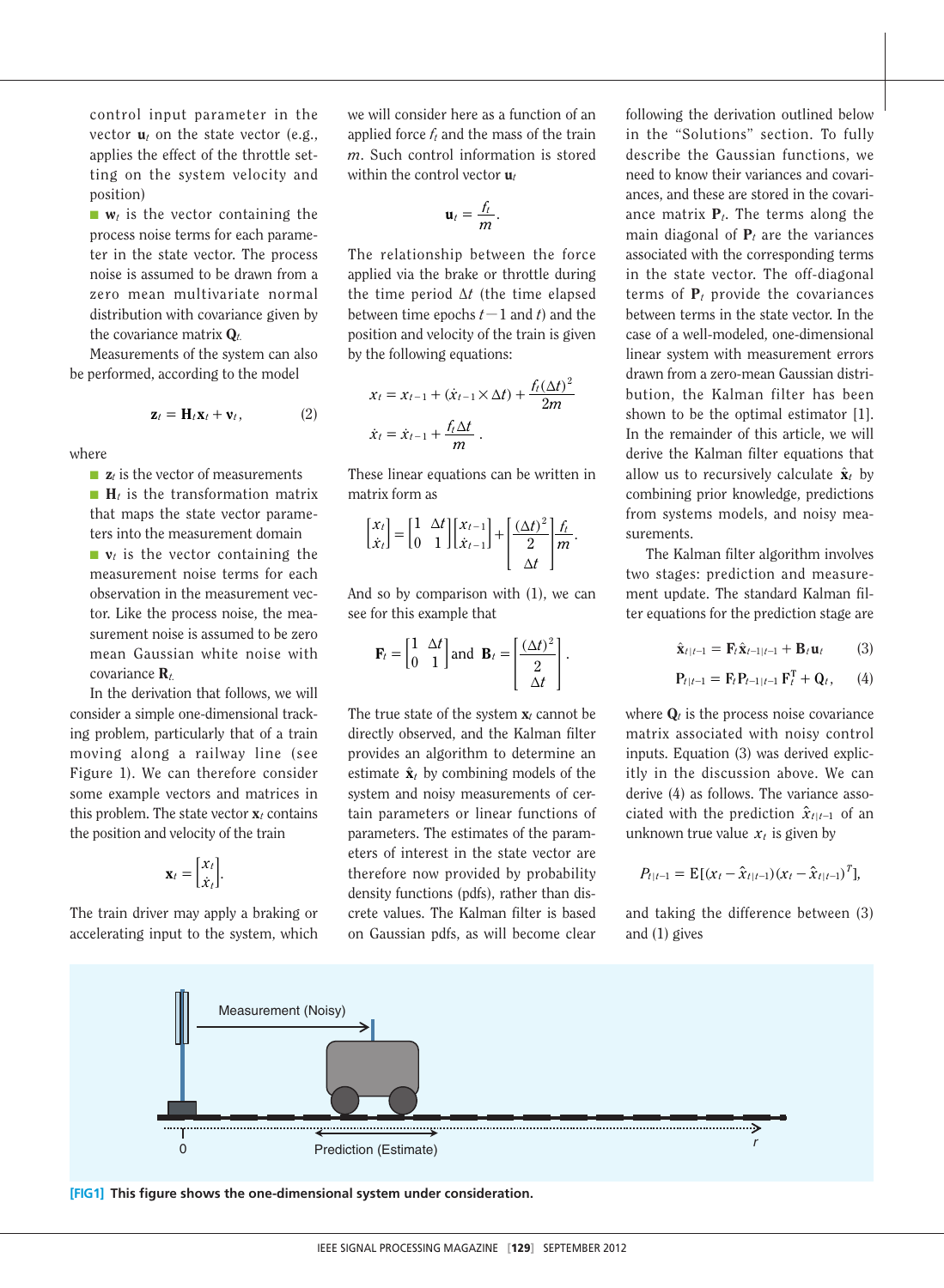

**[FIG2] The initialknowledge of the system at time** *t* **= 0. The red Gaussian distribution represents the pdf providing the initial confidence in the estimate of the position of the train. The arrow pointing to the right represents the known initial velocity of the train.** 

$$
x_{t} - \hat{x}_{t|t-1} = F(x_{t-1} - \hat{x}_{t|t-1}) + w_{t}
$$
  
\n
$$
\Rightarrow P_{t|t-1} = \mathbb{E}[(F(x_{t-1} - \hat{x}_{t-1|t-1}) + w_{t} \times (F(x_{t-1} - \hat{x}_{t-1|t-1}) + w_{t})^{T}]
$$
  
\n
$$
= F\mathbb{E}[(x_{t-1} - \hat{x}_{t-1|t-1}) + (x_{t-1} - \hat{x}_{t-1|t-1})^{T}] \times (x_{t-1} - \hat{x}_{t-1|t-1})^{T}] \times F^{T} + F\mathbb{E}[(x_{t-1} - \hat{x}_{t-1|t-1})w_{t}^{T}]
$$
  
\n
$$
+ \mathbb{E}[w_{t}x_{t-1} - \hat{x}_{t-1|t-1}^{T}]F^{T}
$$
  
\n
$$
+ \mathbb{E}[w_{t}w_{t}^{T}].
$$

Noting that the state estimation errors and process noise are uncorrelated

$$
E[(x_{t-1} - \hat{x}_{t-1|t-1})w_t^T]
$$
  
=  $E[w_t(x_{t-1} - \hat{x}_{t-1|t-1})^T] = 0$   

$$
\Rightarrow P_{t|t-1} = F E[(x_{t-1} - \hat{x}_{t-1|t-1})(x_{t-1} - \hat{x}_{t-1|t-1})^T]F^T + E[w_t w_t^T]
$$
  

$$
\Rightarrow P_{t|t-1} = FP_{t-1|t-1} F^T + Q_t.
$$

The measurement update equations are given by

$$
\hat{\mathbf{x}}_{t|t} = \hat{\mathbf{x}}_{t|t-1} + \mathbf{K}_t (\mathbf{z}_t - \mathbf{H}_t \hat{\mathbf{x}}_{t|t-1}) \quad (5)
$$
  

$$
\mathbf{P}_{t|t} = \mathbf{P}_{t|t-1} - \mathbf{K}_t \mathbf{H}_t \mathbf{P}_{t|t-1}, \quad (6)
$$

where

$$
\mathbf{K}_t = \mathbf{P}_{t|t-1} \mathbf{H}_t^{\mathrm{T}} (\mathbf{H}_t \, \mathbf{P}_{t|t-1} \mathbf{H}_t^{\mathrm{T}} + \mathbf{R}_t)^{-1}.
$$
 (7)

In the remainder of this article, we will derive the measurement update equations [(5)–(7)] from first principles.

## **SOLUTIONS**

The Kalman filter will be derived here by considering a simple one-dimensional tracking problem, specifically that of a train is moving along a railway line. At every measurement epoch we wish to

**THE BEST ESTIMATE WE CAN MAKE OF THE LOCATION OF THE TRAIN IS PROVIDED BY COMBINING OUR KNOWLEDGE FROM THE PREDICTION AND THE MEASUREMENT.**

know the best possible estimate of the location of the train (or more precisely, the location of the radio antenna mounted on the train roof). Information is available from two sources: 1) predictions based on the last known position and velocity of the train and 2) measurements

from a radio ranging system deployed at the track side. The information from the predictions and measurements are combined to provide the best possible estimate of the location of the train. The system is shown graphically in Figure 1.

The initial state of the system (at time  $t = 0$  s) is known to a reasonable accuracy, as shown in Figure 2. The location of the train is given by a Gaussian pdf. At the next time epoch  $(t = 1 s)$ , we can estimate the new position of the train, based on known limitations such as its position and velocity at  $t = 0$ , its maximum possible acceleration and deceleration, etc. In practice, we may have some knowledge of the control inputs on the brake or accelerator by the driver. In any case, we have a prediction of the new position of the train, represented in Figure 3 by a new Gaussian pdf with a new mean and variance. Mathematically this step is represented by (1). The variance has increased [see (2)], representing our reduced certainty in the accuracy of our position estimate compared to  $t = 0$ , due to the uncertainty associated with any process noise from accelerations or decelerations undertaken from time  $t = 0$  to time  $t = 1$ .



**[FIG3]** Here, the prediction of the location of the train at time  $t = 1$  and the level of uncertainty in that prediction is shown. The **confidence in the knowledge of the position of the train has decreased, as we are not certain if the train has undergone any accelerations or decelerations in the intervening period from** *t* **= 0 to** *t* **= 1.**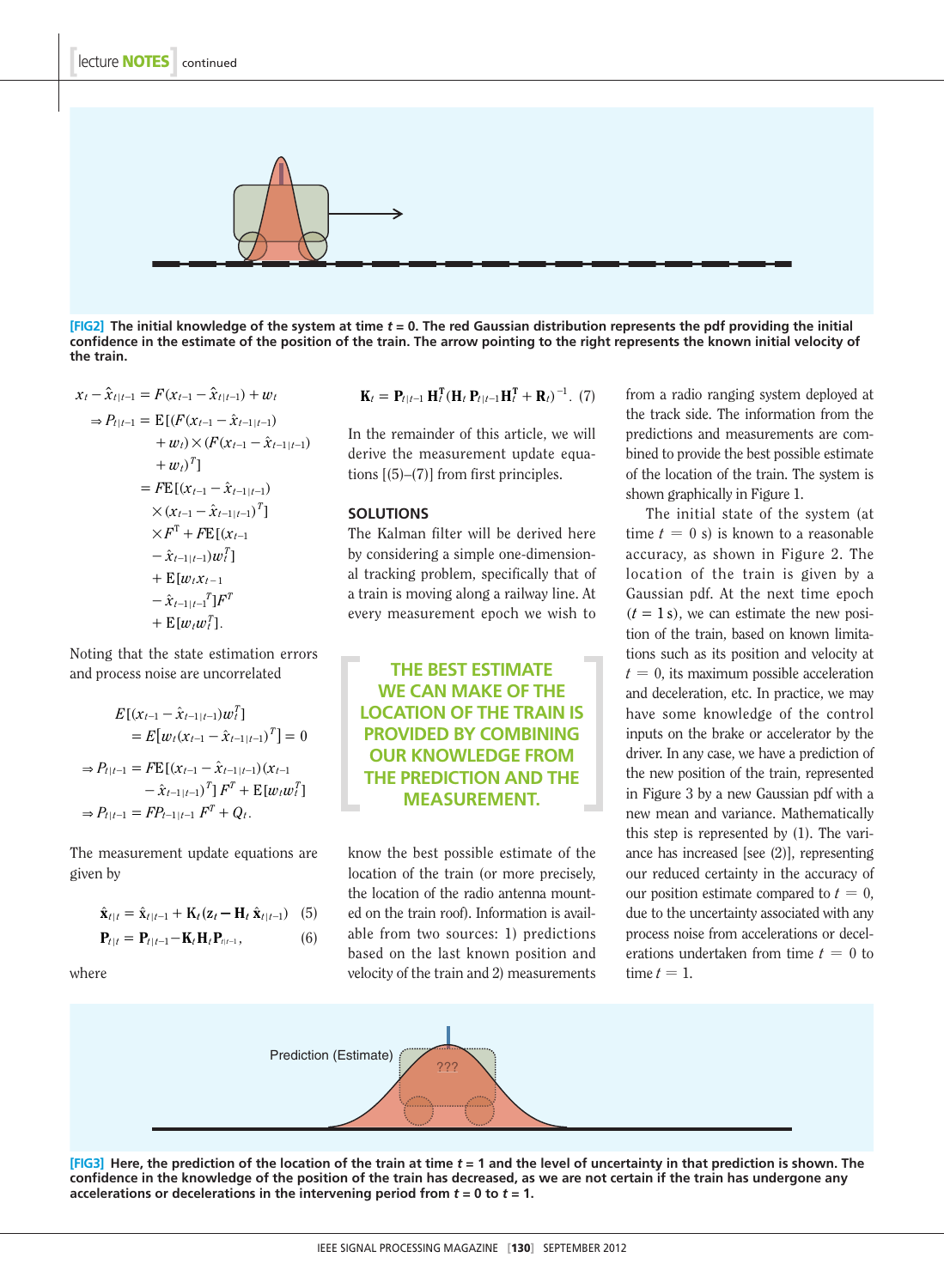

**[FIG4]** Shows the measurement of the location of the train at time  $t = 1$  and the level of uncertainty in that noisy measurement, **represented by the blue Gaussian pdf. The combined knowledge of this system is provided by multiplying these two pdfs together.**



**[FIG5] Shows the new pdf (green) generated by multiplying the pdfs associated with the prediction and measurement of the train's location at time** *t* **= 1. This new pdf provides the best estimate of the location of the train, by fusing the data from the prediction and the measurement.**

At  $t = 1$ , we also make a measurement of the location of the train using the radio positioning system, and this is represented by the blue Gaussian pdf in Figure 4. The best estimate we can make of the location of the train is provided by combining our knowledge from the prediction and the measurement. This is achieved by multiplying the two corresponding pdfs together. This is represented by the green pdf in Figure 5.

A key property of the Gaussian function is exploited at this point: the product of two Gaussian functions is another Gaussian function. This is critical as it permits an endless number of Gaussian pdfs to be multiplied over time, but the resulting function does not increase in complexity or number of terms; after each time epoch the new pdf is fully represented by a Gaussian function. This is the key to the elegant recursive properties of the Kalman filter.

The stages described above in the figures are now considered again mathematically to derive the Kalman filter measurement update equations.

The prediction pdf represented by the red Gaussian function in Figure 3 is given by the equation

$$
y_1(r; \mu_1, \sigma_1) \triangleq \frac{1}{\sqrt{2\pi\sigma_1^2}} e^{-\frac{(r-\mu_1)^2}{2\sigma_1^2}}.
$$
 (8)

The measurement pdf represented by the blue Gaussian function in Figure 4 is given by

$$
y_2(r; \mu_2, \sigma_2) \triangleq \frac{1}{\sqrt{2\pi\sigma_2^2}} e^{-\frac{(r-\mu_2)^2}{2\sigma_2^2}}.
$$
 (9)

The information provided by these two pdfs is fused by multiplying the two together, i.e., considering the prediction and the measurement together (see Figure 5). The new pdf representing the fusion of the

## **A KEY PROPERTY OF THE GAUSSIAN FUNCTION IS EXPLOITED AT THIS POINT: THE PRODUCT OF TWO GAUSSIAN FUNCTIONS IS ANOTHER GAUSSIAN FUNCTION.**

information from the prediction and measurement, and our best current estimate of the system, is therefore given by the product of these two Gaussian functions

$$
y_{\text{fused}}(r; \mu_1, \sigma_1, \mu_2, \sigma_2)
$$
  
= 
$$
\frac{1}{\sqrt{2\pi\sigma_1^2}} e^{-\frac{(r-\mu_1)^2}{2\sigma_1^2}} \times \frac{1}{\sqrt{2\pi\sigma_2^2}} e^{-\frac{(r-\mu_2)^2}{2\sigma_2^2}}
$$
  
= 
$$
\frac{1}{2\pi\sqrt{\sigma_1^2\sigma_2^2}} e^{-\left(\frac{(r-\mu_1)^2}{2\sigma_1^2} + \frac{(r-\mu_2)^2}{2\sigma_2^2}\right)}. (10)
$$

The quadratic terms in this new function can expanded and then the whole expression rewritten in Gaussian form

$$
\mathcal{Y}_{\text{fused}}(r; \mu_{\text{fused}}, \sigma_{\text{fused}})
$$

$$
= \frac{1}{\sqrt{2\pi\sigma_{\text{fused}}^2}} e^{-\frac{(r - \mu_{\text{fused}})^2}{2\sigma_{\text{fused}}^2}}, \qquad (11)
$$

where

$$
\mu_{\text{fused}} = \frac{\mu_1 \sigma_2^2 + \mu_2 \sigma_1^2}{\sigma_1^2 + \sigma_2^2}
$$

$$
= \mu_1 + \frac{\sigma_1^2 (\mu_2 - \mu_1)}{\sigma_1^2 + \sigma_2^2} \quad (12)
$$

and

$$
\sigma_{\text{fused}}^2 = \frac{\sigma_1^2 \sigma_2^2}{\sigma_1^2 + \sigma_2^2} = \sigma_1^2 - \frac{\sigma_1^4}{\sigma_1^2 + \sigma_2^2}.
$$
\n(13)

These last two equations represent the measurement update steps of the Kalman filter algorithm, as will be shown explicitly below. However, to present a more general case, we need to consider an extension to this example.

In the example above, it was assumed that the predictions and measurements were made in the same coordinate frame and in the same units. This has resulted in a particularly concise pair of